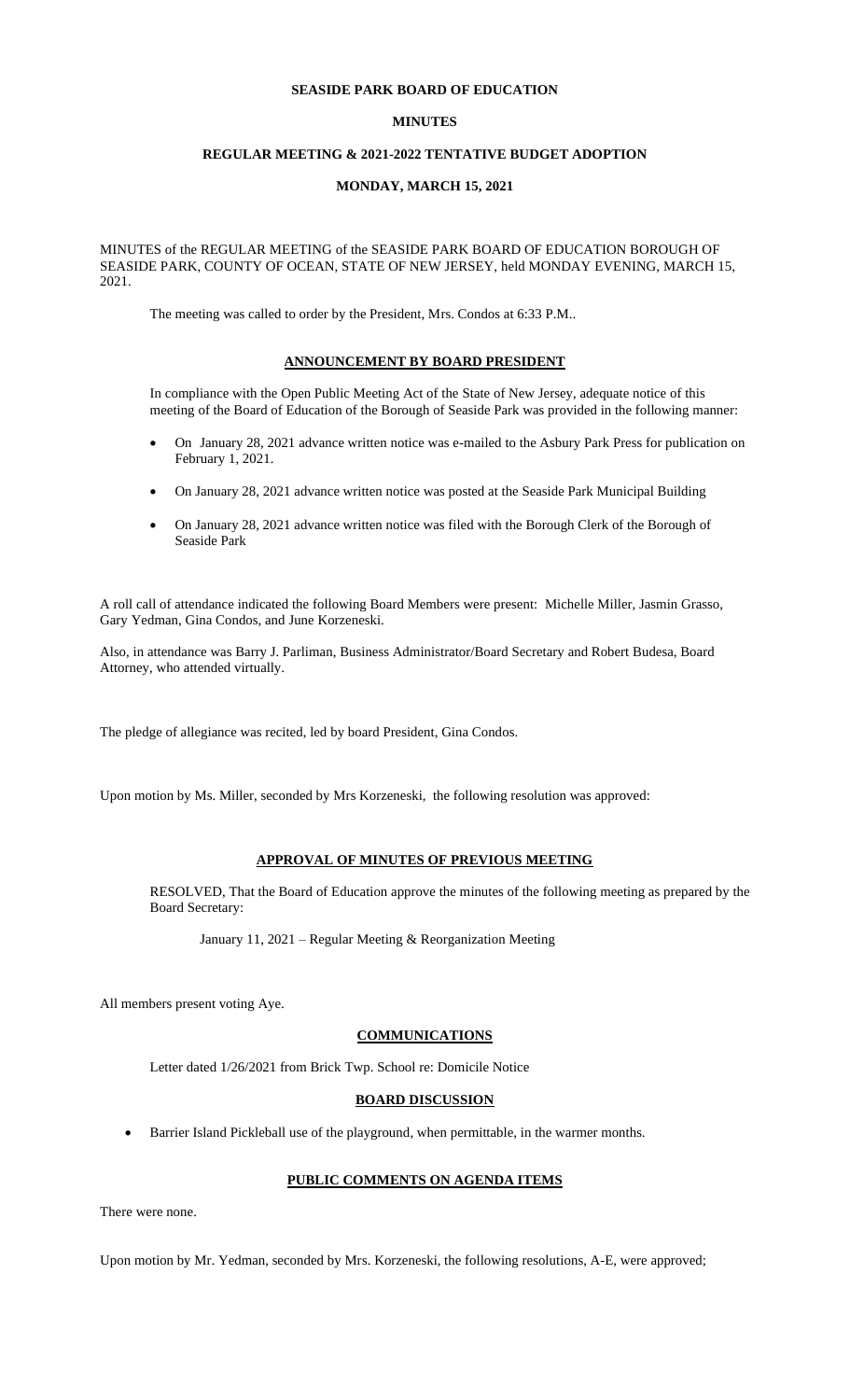### **RESOLUTIONS**

## **A. AUTHORIZATION FOR USE OF BUILDING**

RESOLVED, That the Board of Education authorize use of the Multi-Purpose Room and classrooms by Shore Ballet School on Saturday, June 5, 2021 and Sunday, June 6, 2021 between the hours of 9:00 A.M. and 5:00 P.M. for their dance recital.

## **B. AUTHORIZATION FOR USE OF BUILDING**

RESOLVED, That the Board of Education authorize use of the Multi-Purpose by the Seaside Park Republican Club for the use of club meetings on March 23, 2021 from 6:00 P.M. – 9:00 P.M. as well as an addition committee meeting the week prior on a date to be determined during the same hours.

## **C. AUTHORIZATION FOR APPROVAL TO CHANGE BANK SIGNATURES**

RESOLVED, That the Board of Education approve changing bank signatures on Ocean First Bank accounts with (3) signatures being Gina Condos, Barry J. Parliman, and Elizabeth Sarantinoudis. Facsimiles allowed.

## **D. CONFIRMATION OF TUITION CONTRACT.**

RESOLVED, That the Board of Education confirm the attached contract with Brick Township Board of Education for two domiciled students' tuition, commencing on February 3, 2021 and terminating on June 30, 2021.

# **E. CONFIRMATION OF 2019-2020 PURCHASE ORDERS**

RESOLVED, That the Board of Education confirm the following 2020-2021 purchase orders in the various categories and amounts shown for a total of \$74,922.16

| $P.O.$ #     | <b>VENDOR</b>            | <b>DESCRIPTION</b>         | <b>ACCOUNT</b> | <b>AMOUNT</b> |
|--------------|--------------------------|----------------------------|----------------|---------------|
| 2021-083     | <b>ADP</b>               | <b>Payroll Processing</b>  | 11-999-230-339 | \$276.80      |
| 2021-084     | Lavallette Hardware      | Maintenance Supplies       | 11-999-261-610 | \$85.73       |
| 2021-085     | <b>CIT</b>               | Communication              | 11-999-230-530 | \$207.30      |
| 2021-086     | <b>Asbury Park Press</b> | Advertising                | 11-999-230-530 | \$35.10       |
| 2021-087     | Berry, Sahradnik, et al  | <b>Legal Services</b>      | 11-999-230-331 | \$680.00      |
| 2021-088     | <b>NJNG</b>              | Gas Supply                 | 11-999-262-621 | \$1,205.67    |
| 2021-089     | Optimum                  | Internet                   | 11-999-230-530 | \$89.89       |
| 2021-090     | Wells Fargo Vendor       | Copier                     | 11-999-230-530 | \$168.54      |
| 2021-091     | For Shore Weed           | <b>Outside Maintenance</b> | 11-999-261-420 | \$412.00      |
| 2021-093     | <b>FEMA</b> Finance      | CDL Loan                   | 40-701-510-910 | \$32,185.52   |
| 2021-094     | Lavallette BOE           | Tuition Regular Jan '21    | 11-999-100-561 | \$15,154.00   |
| 2021-094     | Lavallette BOE           | Tuition Spec Ed Jan '21    | 11-999-100-562 | \$252.00      |
| 2021-095     | <b>UGI Energy</b>        | Gas Delivery               | 11-999-262-621 | \$721.23      |
| 2021-096     | AT&T                     | Communication              | 11-999-230-530 | \$369.26      |
| 2021-097     | ADP                      | <b>Payroll Processing</b>  | 11-999-230-339 | \$276.49      |
| 2021-098     | <b>Central Reg BOE</b>   | Transportation             | 11-999-270-513 | \$19,170.50   |
| 2021-099     | Universal Janitorial     | Maintenance Supplies       | 11-999-262-610 | \$239.00      |
| $2021 - 102$ | Wells Fargo Vendor       | Copier                     | 11-999-230-530 | \$84.27       |
| 2021-103     | <b>JBS</b> Tree Experts  | <b>Outside Maintenance</b> | 11-999-261-420 | \$533.12      |
| 2021-104     | <b>NJNG</b>              | Gas Supply                 | 11-999-262-621 | \$1,290.44    |
| 2021-105     | <b>Asbury Park Press</b> | Advertising                | 11-999-230-530 | \$36.00       |
| 2021-107     | Berry, Sahradnik et al   | <b>Legal Services</b>      | 11-999-230-331 | \$345.80      |
| 2021-108     | Optimum                  | Internet                   | 11-999-230-530 | \$89.89       |
| 2021-109     | <b>UGI Energy</b>        | Gas Delivery               | 11-999-262-621 | \$786.10      |
| 2021-110     | ADP                      | <b>Payroll Processing</b>  | 11-999-230-339 | \$94.80       |
| 2021-111     | Elizabeth D'Aloisio      | Petty Cash                 | 11-999-230-530 | \$132.71      |
|              |                          |                            |                |               |

All members present voting Aye.

Upon motion by Mr. Yedman, seconded by Ms. Miller, the following resolutions, A-C, were approved;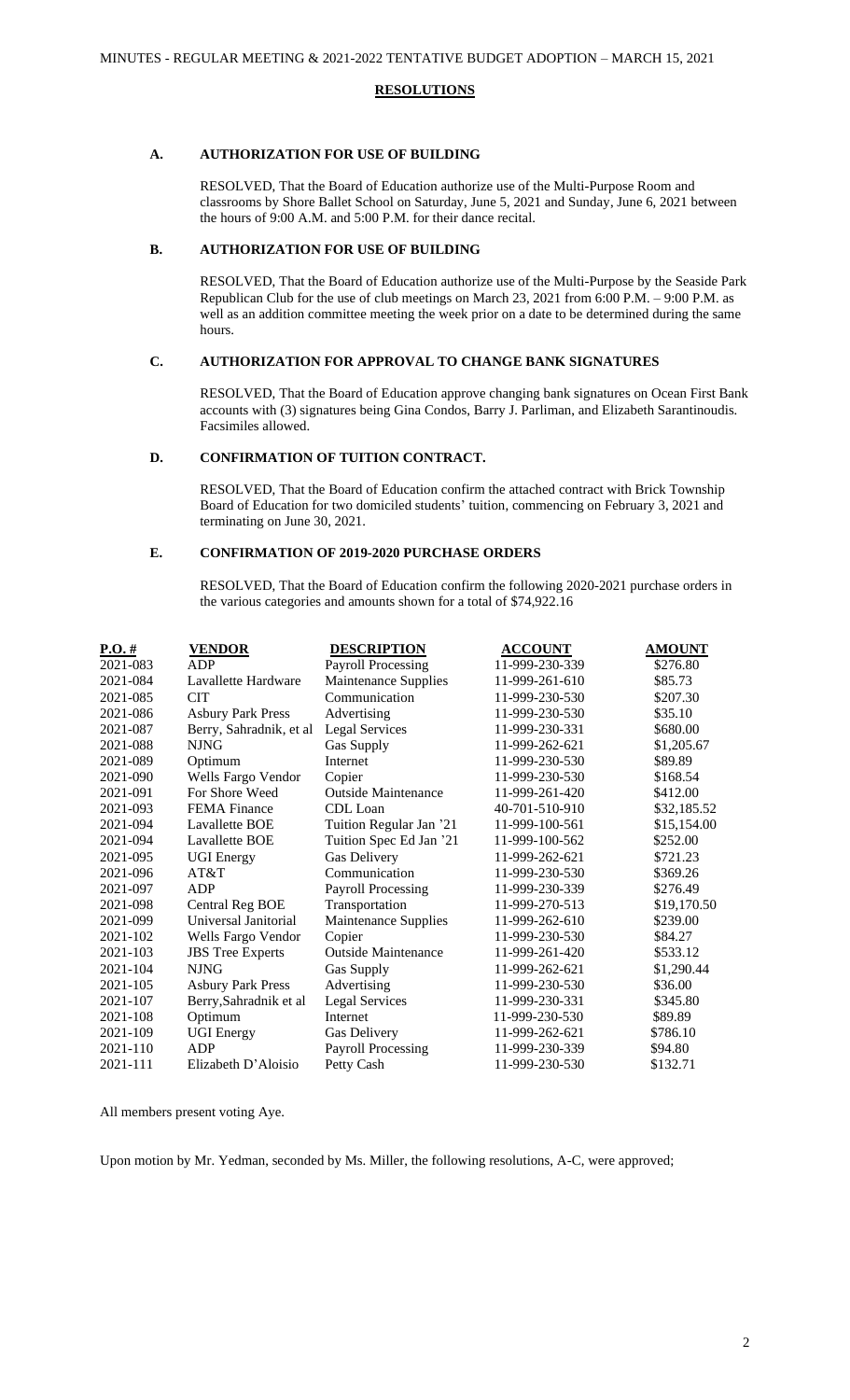## **SCHOOL BUSINESS ADMINISTRATOR REPORT - Mr. Barry J. Parliman**

## **A. APPROVAL OF FINANCIAL REPORTS**

RESOLVED, That the Board of Education accept and file the following financial reports for the period ended December 31, 2020 and January 31, 2021; copy to follow in the minutes of this meeting:

- Secretary's Report of Expenditure
- Treasurer of School Monies Report

### **B. APPROVAL OF BUDGET LINE-ITEM REPORT**

RESOLVED, That the Board of Education, pursuant to N.J.A.C. 6:20-2.113(e)\*, do hereby certify that as of December 31, 2020 and January 31, 2021, after review of the Secretary's monthly financial reports (appropriations section) and upon consultation with the appropriate district officials, that to the best of our knowledge no major account or fund has been over expended in violation of N.J.A.C. 6:20-2.12(b)\* and that sufficient funds are available to meet the district's financial obligations for the remainder of the fiscal year.

## **C. ADOPTION OF THE TENTATIVE 2021-2022 SCHOOL BUDGET**

BE IT RESOLVED, That the tentative budget be approved for the 2021-2022 School Year using the 2020-2021 state aid figures and the Secretary to the Board of Education be authorized to submit the following tentative budget to the Executive County Superintendent of Schools for approval in accordance with the statutory deadline:

|                                 | General<br><b>Fund</b> | Special<br>Revenues | Debt<br>Service | <b>Total</b> |
|---------------------------------|------------------------|---------------------|-----------------|--------------|
| 2021-2022 Total Expenditures    | 1,395,054              | $\overline{0}$      | 64,372          | 1,459,426    |
| <b>Less Anticipated Revenue</b> | 980,046                | $\theta$            | 27,536          | 1,007,582    |
| <b>Total to Be Raised</b>       | 415,008                | $\Omega$            | 36,836          | 451,844      |

And to advertise said tentative budget in the Asbury Park Press in accordance with the form suggested by the State Department of Education and according to law; and

BE IT FURTHER RESOLVED, That a public hearing be held in the Seaside Park Elementary School, Seaside Park, New Jersey on Monday, May 3, 2021 at 6:30 P.M. for the purpose of conducting a public hearing on the budget for the 2021-2022 School Year.

All members present voting Aye.

Upon motion by Mrs. Korzeneski, seconded by Mr. Yedman, the following resolution was approved;

### **PAYMENT OF BILLS**

RESOLVED, That the Board of Education authorize payment of the bills as shown on the bill list dated March 15, 2021, when signed by a majority of the members, in the total amount of \$86,781.56; copy to follow in the minutes.

All members present voting Aye.

### **ANNOUNCEMENTS**

A. Monday, May 3, 2021 – Regular Meeting & Public Hearing & Adoption of 2021-2022 School Budget - 6:30 P.M.